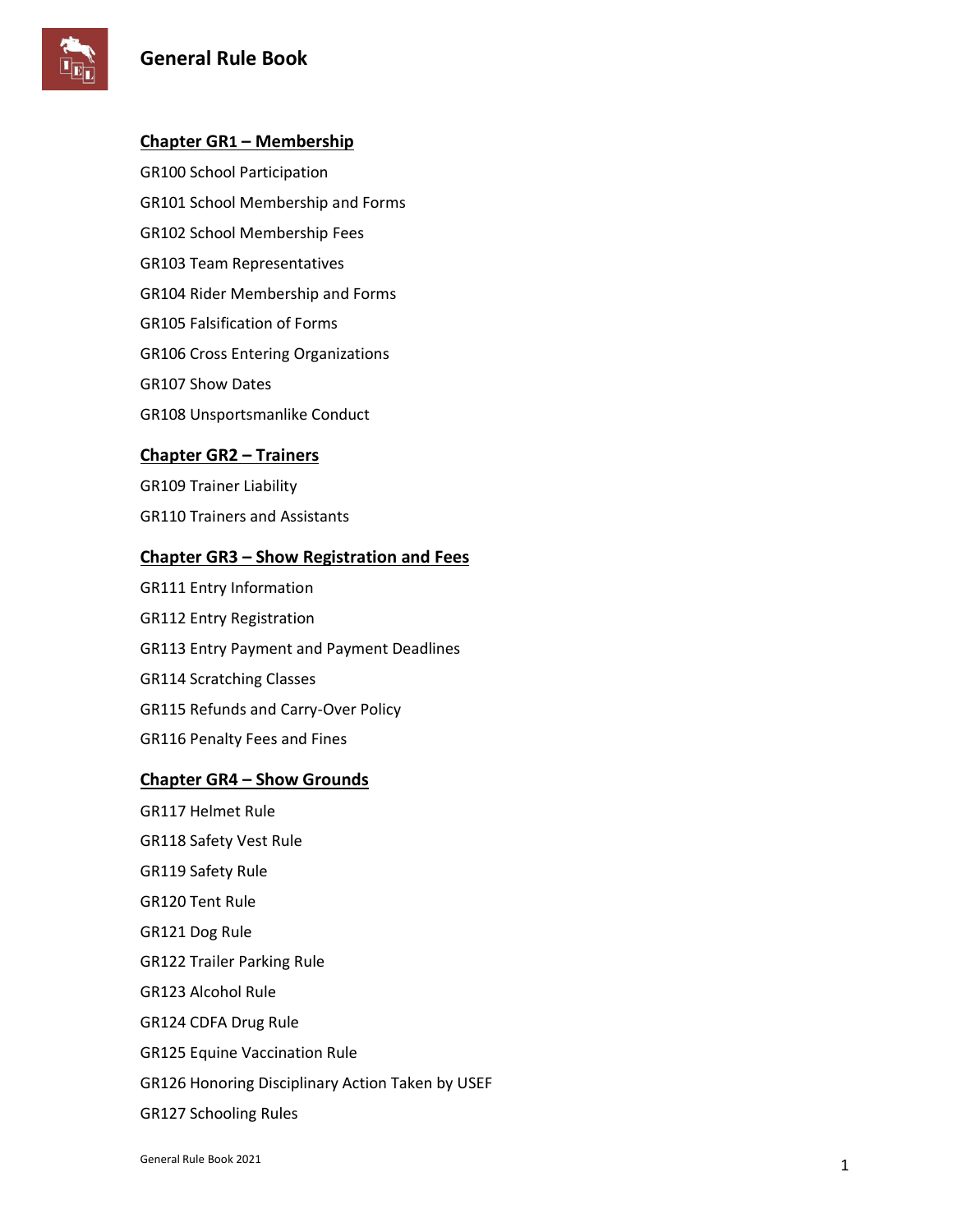

GR128 Stallions

GR129 Competition Officials

GR130 Authority of the Show Steward

# **Chapter GR5 – Ribbons, Trophies, and Points**

GR131 Ribbons and Points GR132 Dressage Points GR133 Splitting of Classes and Ribbons GR134 Posting of Points GR135 Combining Points at Multiple Levels GR136 Breaking Ties for Champion/Reserve Champion GR137 Per-Show Individual Rider Awards GR138 Medal Awards GR139 Season-End Individual Rider Awards GR140 Season-End Team Awards GR141 Season-End Trainer Awards

# **Chapter GR6 – Reporting Problems/Discrepancies/Complaints**

GR142 How to Report Problems/Discrepancies/Complaints

# **Chapter GR7 – Senior Scholarships**

GR143 Rider Eligibility GR144 Board Member Eligibility GR145 Determining Criteria GR146 Reviewing Applications

For rules not covered as part of the IEL rulebook, the IEL uses USEF General Rules as guidance. Such use of USEF rules as guidance does not include access to the USEF's regulatory process, per USEF GR204.3 and GR204.4.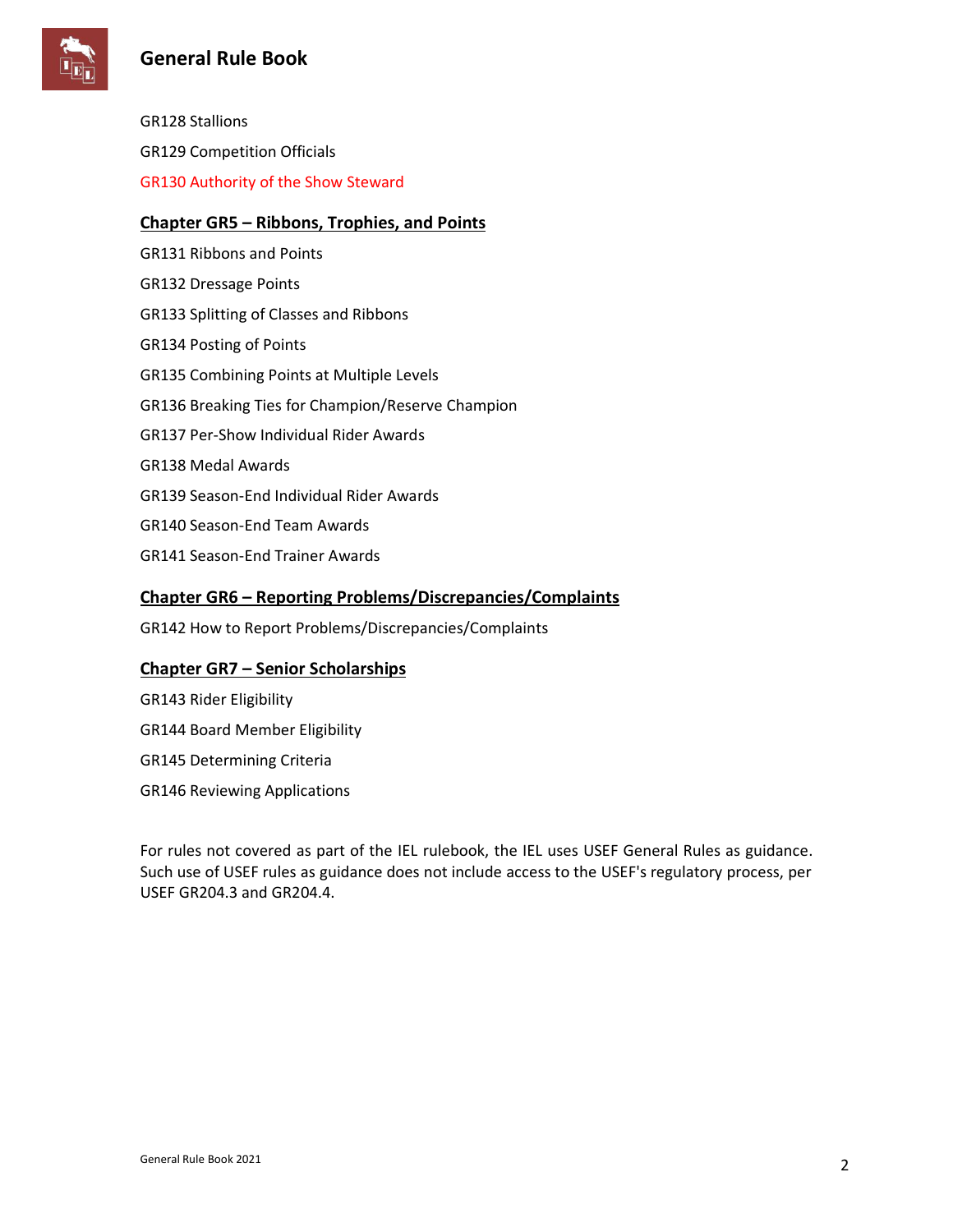

# **Chapter GR1 – Membership**

# **GR100 School Participation**

- 1. Any school located within Los Angeles County or Ventura County which is interested in participation in the activities of the IEL, and willing to subscribe to the By-Laws and Rules, Policies and Procedures of the IEL, is eligible.
- 2. Any member who lives within Los Angeles Country or Ventura County and attends an online / virtual school may participate. The online / virtual school must be willing to subscribe to the By-Laws and Rules, Policies and Procedures of the IEL.
- 3. To be allowed to ride for a school team, a rider must be a seventh (7th) through twelfth (12th) grade student and be currently enrolled in that school. However, if the junior high school located in Los Angeles County or Ventura County includes grades six, seven, and eight, then a student enrolled in the  $6<sup>th</sup>$  grade of that school shall be eligible to ride in IEL

# **GR101 School Membership and Forms**

An eligible school must apply for membership on the official *School Membership Form*, which must be properly signed by an official of the school empowered to do so. This form shall also identify the School Representative, an adult twenty-one (21) years of age or older authorized to represent the member school, and an email address for all newsletters, entry and other forms, urgent notices, show information, rule changes, and other important information that may be transmitted by the IEL for dissemination to the riders (and their trainers). The School Representative shall be responsible for distributing all such information to their team members. In the event there are any changes regarding the School Representative, the IEL Board shall be notified within 14 days.

# **GR102 School Membership Fees**

- 1. Each school must join and pay its membership fee in a timely manner in order for its riders to compete. Those schools submitting completed forms postmarked on or before the date indicated by the IEL Board shall pay a membership fee of \$150. Those schools submitting completed forms postmarked after **October 1**, or a date indicated by the IEL Board, shall pay an additional late fee of \$25.
- 2. All schools MUST have liability insurance that meets the current IEL year's limits and would cover a claim arising out of a student's participation at a show, or the conduct of its team; the school must supply a certificate of insurance naming IEL as additionally insured as a condition of membership or continued membership. Should the school elect to use insurance offered through the IEL, an additional fee will be determined at the beginning of each season.

NO school will have its membership forms processed without first meeting all the IEL insurance requirements.

# **GR103 School Representatives**

The school representative must complete a School Representative Form. This form must list all riders from that school who meet the school's team requirements and are eligible to compete in IEL.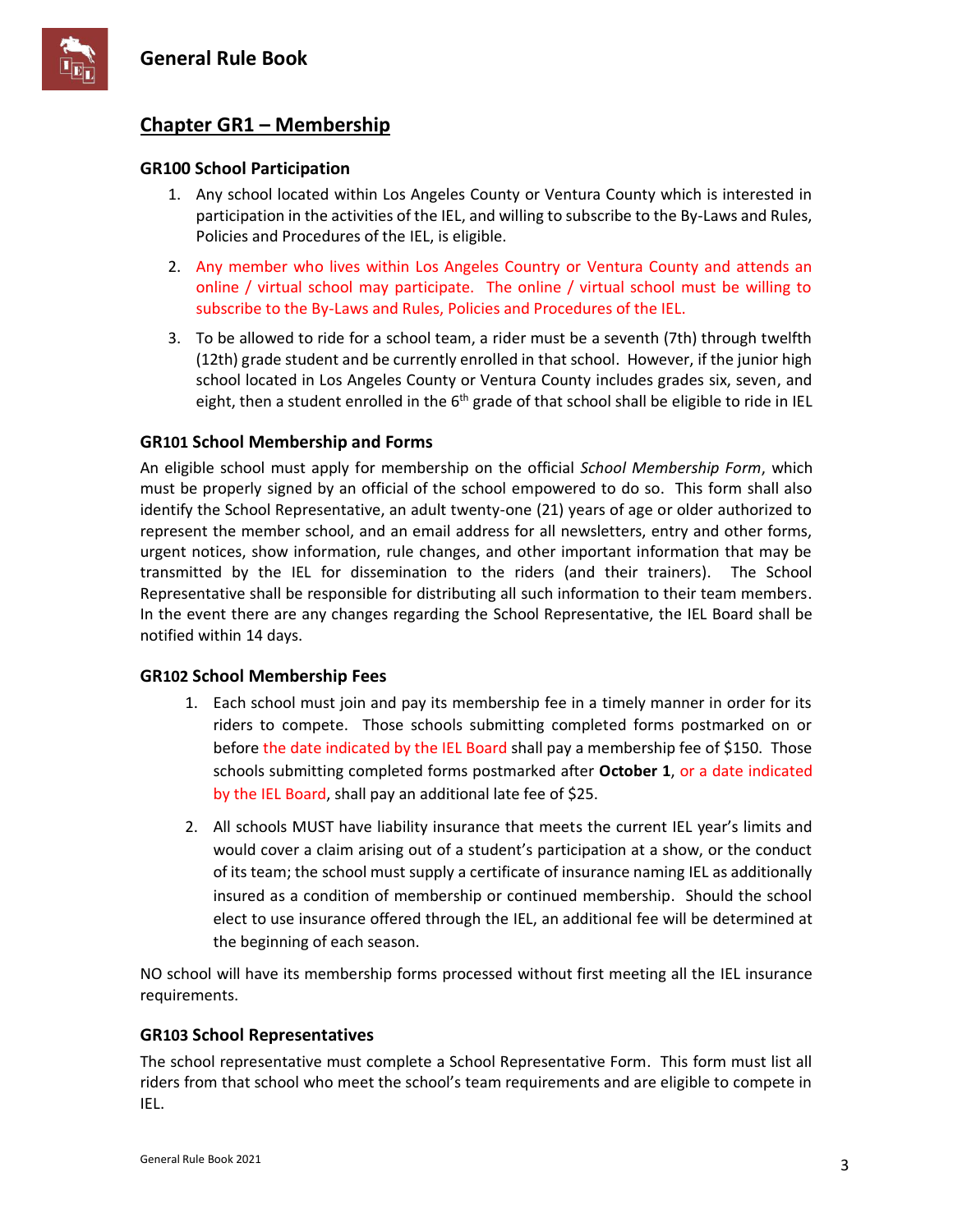# **GR104 Rider Membership and Forms**

- 1. Each rider shall request a rider number from the IEL Show Secretary prior to registering for an IEL membership. If a rider changes schools mid-season, the rider must contact IEL to have a new IEL number issued. The points earned at the old school do not carry over to the new school.
- 2. Each rider must apply for membership on the IEL website (TheIEL.org) and submit a completed *Rider Membership Form*, which must be signed by that individual, his/her parent or guardian and pay the applicable membership fee. This form must be filed with the IEL on or before the date specified on the IEL website.

The IEL *Rider Membership Form* must include a valid email address for the transmittal of all newsletters, entry and other forms, urgent notices, show information, rule changes, and other information that may be transmitted by the IEL. The rider or other person receiving such email shall be responsible for conveying all such information to the rider's trainer.

- 3. Each rider's name must appear on a *School Representative Form*.
- 4. Each rider's name must appear on a *Trainer Membership Form*.
- 5. All membership forms are found on the IEL website.

# **GR105 Falsification of Forms**

The falsification of any IEL forms may be cause for immediate expulsion of the individual, school, trainer and/or team representative from IEL, or any lesser penalty imposed by IEL's Board of Directors which may, in the Board's sole discretion, be determined to be appropriate due to any exceptional circumstances brought to the Board's attention.

# **GR106 Cross Entering Organizations**

There will be no cross-entering between independent IEL organizations (i.e. Orange County IEL). Riders must choose the organization in which they would like to show, and remain showing in that organization throughout the show season.

# **GR107 Show Dates**

IEL show dates shall posted on the IEL website at the beginning of each year.

# **GR108 Unsportsmanlike Conduct**

The IEL Board reserves the right to bar from any IEL show, any person acting in any manner deemed improper, unethical, unsportsmanlike, intemperate, or prejudicial to the best interests of the sport.

# **Chapter GR2 – Trainers**

# **GR109 Trainer Liability**

a. All trainers and their representatives must abide by the IEL rules. If a trainer is found in violation of those rules, he or she is subject to immediate expulsion, or any lesser penalty imposed by the IEL's Board of Directors which may, in the Board's sole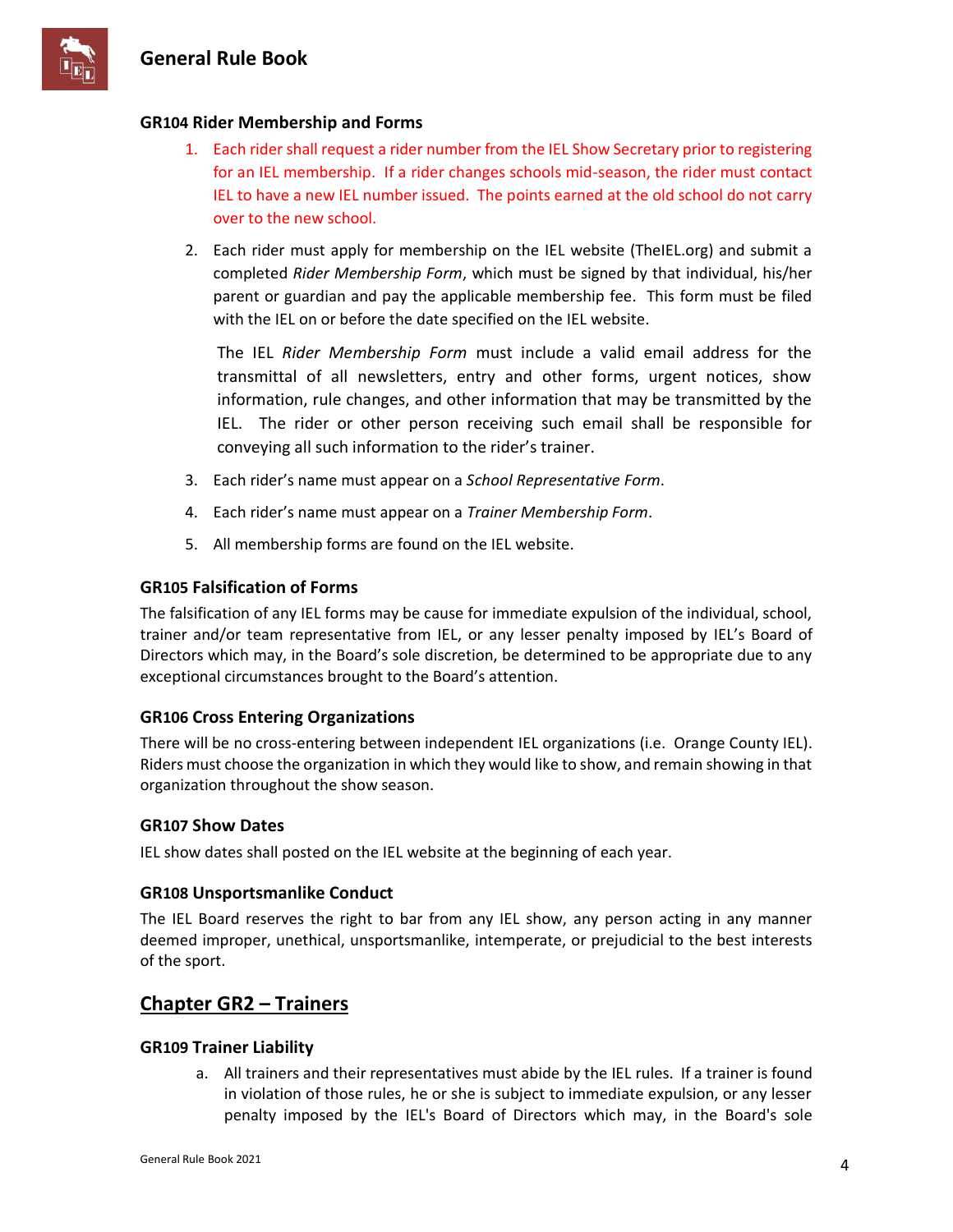

discretion, be determined to be appropriate due to any exceptional circumstances brought to the Board's attention.

- b. Trainers must be present at the show with their riders; any such trainer must have listed the rider's name on their trainer form.
- c. Trainers or their representative must be ringside when their student is in any ring whether it is a warmup ring or a show ring.

# **GR110 Trainers and Assistants**

Trainers and their designated representatives must be professionals recognized in the equestrian community and over the age of eighteen (18) years. All trainers must maintain general liability insurance in an aggregate amount of at least One Million Dollars (\$1,000,000) per occurrence.

# **Chapter GR3 – Show Registration and Fees**

# **Definitions:**

**Forms Due Date**– The Saturday (11:59 pm) two weeks prior to the weekend of the show, unless that day is a holiday, in which case it will be the Friday two weeks prior to the weekend of the show.

**Show Closure Date** – The Saturday (11:59 pm) one week prior to the weekend of the show, unless that day is a holiday, in which case it will be the Friday one week prior to the weekend of the show.

**Show Registration** – Riders must complete and submit their class registrations and pay their Show Registration Fees (Horse Fee and Stall Fee including Tack Stalls).

**Class Registration** – Rider must complete their Class Registration and pay for individual Dressage, Hunter, Equitation and/or Jumper classes.

**Show Entry** – The Show Registration and all Class Registrations together form the Show Entry.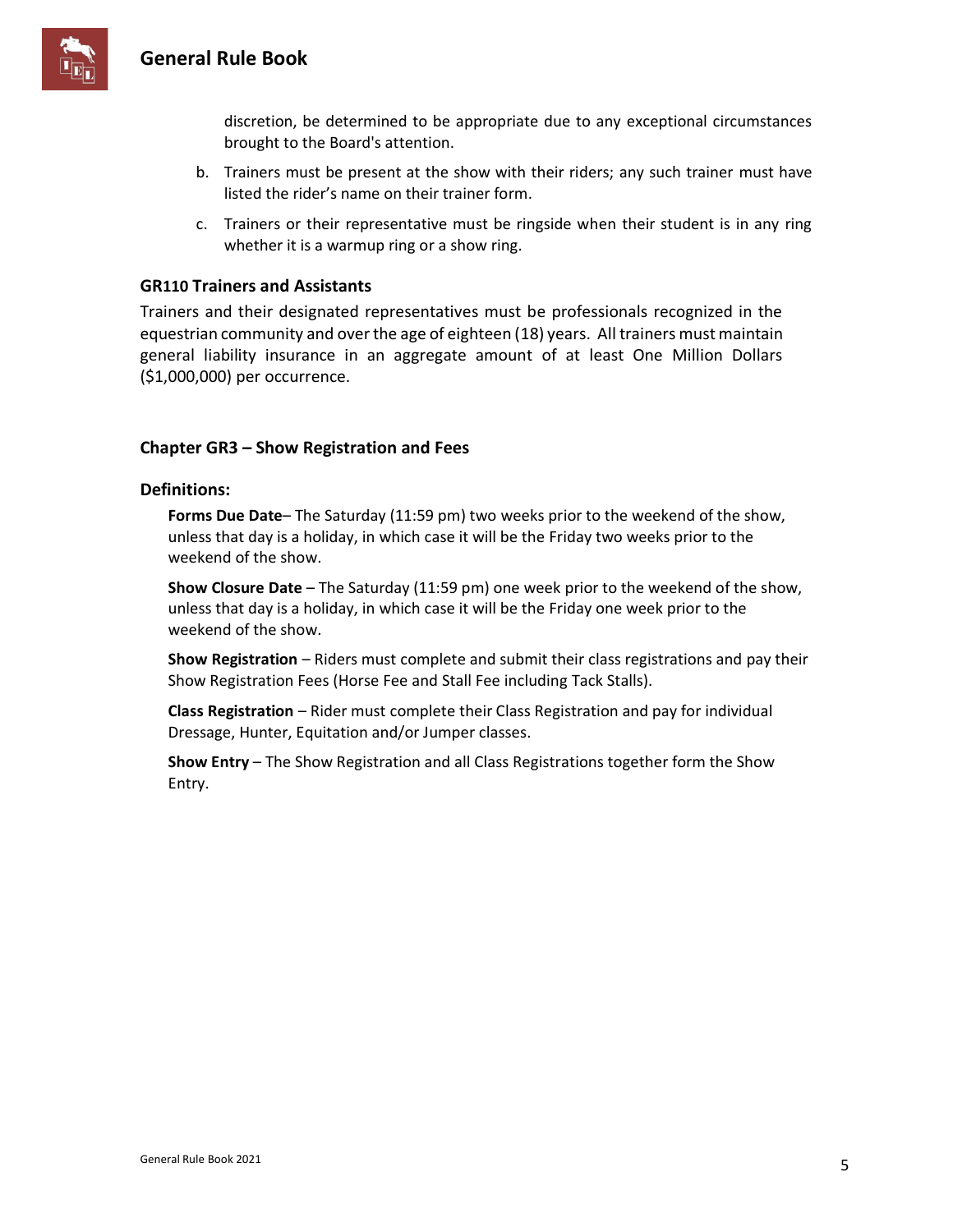

| <b>Sunday</b>                                                        | <b>Monday</b> | <b>Tuesday</b> | Wednesday | Thursday | Friday | Saturday                                                                       |
|----------------------------------------------------------------------|---------------|----------------|-----------|----------|--------|--------------------------------------------------------------------------------|
|                                                                      | $\mathbf{1}$  | $\overline{2}$ | 3         | 4        | 5      | 6                                                                              |
| $\overline{7}$<br><b>Show</b><br><b>Registration</b><br><b>Opens</b> | 8             | 9              | 10        | 11       | 12     | 13<br><b>Forms Due Date</b>                                                    |
| 14                                                                   | 15            | 16             | 17        | 18       | 19     | 20<br><b>Show Closure Date</b><br><b>Last Day to Scratch</b><br><b>Classes</b> |
| 12                                                                   | 22            | 23             | 24        | 25       | 26     | 27<br>Pick up rider<br>numbers and sign up<br>for order of go                  |
| 28<br><b>IEL Show #1</b>                                             | 29            | 30             | 31        |          |        |                                                                                |

# **October**

# **Figure 1 – Sample Schedule**

# **GR111 Entry Information**

- 1. Class fees and other show charges are subject to change, are set by the IEL Board, and shall be listed on the Class Registration for each show.
- 2. Rider Numbers are assigned prior to each show and are required for all riders. Rider Numbers may not be picked up until all outstanding balances are paid.
- 3. Class counts will be published on the IEL website and updated several times between the Forms Due Date and the Show Closure Date. Riders are responsible for verifying that they are registered for the correct classes by the Show Closure Date. If a discrepancy is found, then the rider should email the Show Secretary immediately.
- 4. Riders are responsible for verifying that the classes printed on the back of their Rider Number are correct. Riders should notify IEL staff immediately if any discrepancy is found.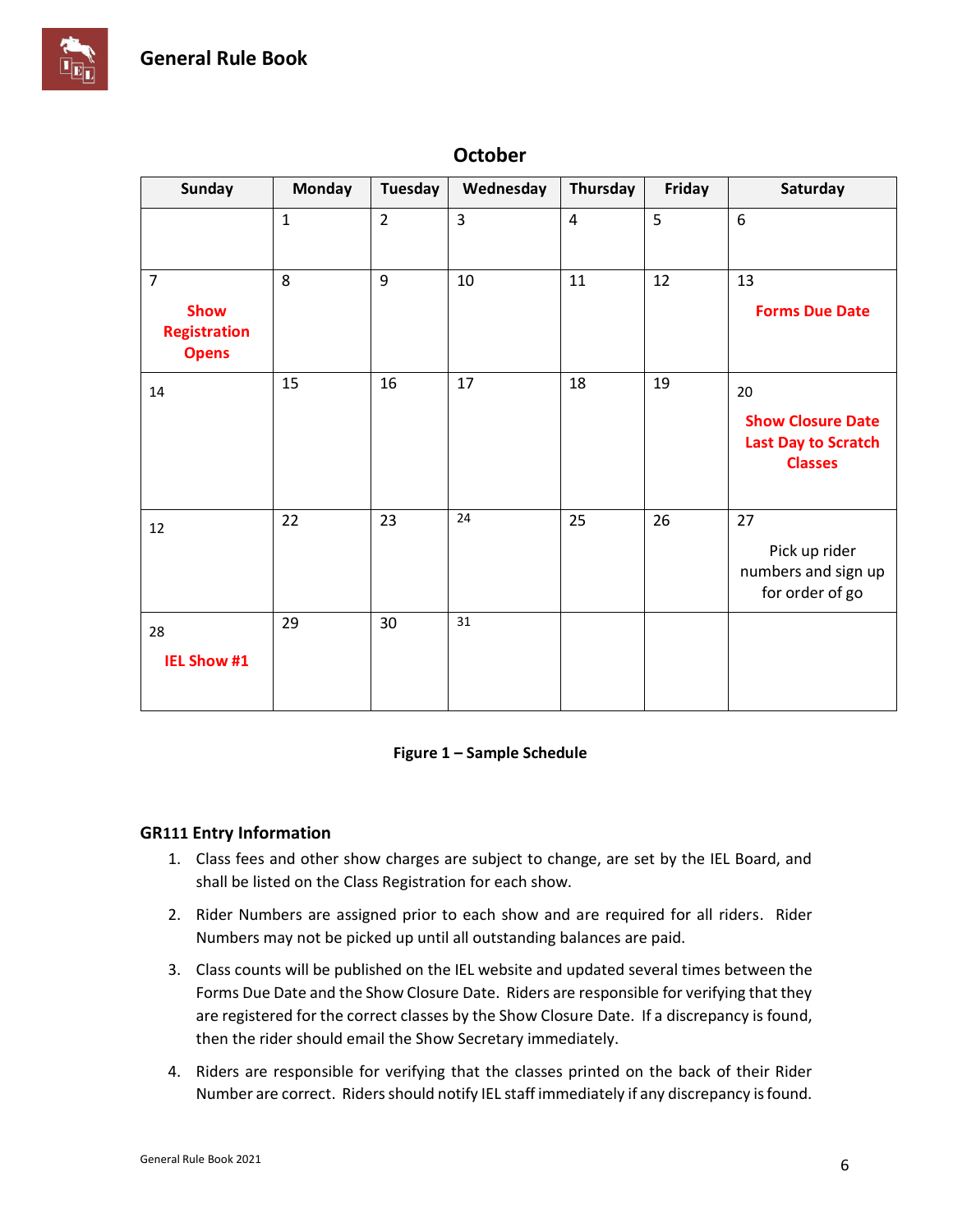

- 5. IEL will not split tack stall fees or any other fees.
- 6. IEL may add dressage rides from the dressage waiting list, which is comprised of entries submitted before the Forms Due Date.
- 7. All designated school representatives and all members in good standing will be sent entry information and newsletters by means of email prior to each show.

# **GR112 Show Entry**

All shows shall be open to accept entries approximately 3 weeks before the show.

- 1. All riders are required to complete and submit their Show Entries for each show.
- 2. All Show Entries must be completed electronically via the IEL website.
- 3. Horse Fees and Dressage Classes are non-refundable.
- 4. Riders sharing a horse shall each pay the Horse fee.
- 5. Stalls are ordered and paid as part of the Horse Registration.
- 6. No roll-over registrations will be allowed from show to show; each show must be entered separately.

#### **GR113 Entry Payment and Payment Deadlines**

- 1. Show Registration fees must be paid before the Forms Due Date.
- 2. Payment for Show Entries may be via credit card, check, or electronic payment via PayPal. If mailing a check, the envelope must be post marked before the Forms Due Date.
- 3. Show Entries should be completed before the Forms Due Date. For any given show, there will be a seven (7) day grace period after the Forms Due Date, in which a rider will be allowed to submit entries, but will be assessed a late fee. The system will not accept registrations after 11:59 pm on the Show Closure Date.
- 4. Dressage Entries must be completed and paid before the Forms Due Date.
- 5. Hunter, Equitation, and Jumper Class Entry fees may paid as late as the Saturday before the show without penalty.
- 6. In exceptional circumstances, the IEL President may allow a registration after the Show Closure Date, but with significant additional fees.
- 7. Medal Finals (held the last show of the season) must be paid before Forms Due Date. A late fee will be assessed if they are not paid before the Forms Due Date, and will not be accepted after the Show Closure Date.
- 8. If any check is not honored by the issuing bank for any reason, then the rider's registration will be cancelled immediately. The rider will be assessed a dishonored payment fee, plus any additional bank fees. All invoices, including these fees, must be paid in full before the rider's registration will be reinstated. The only acceptable form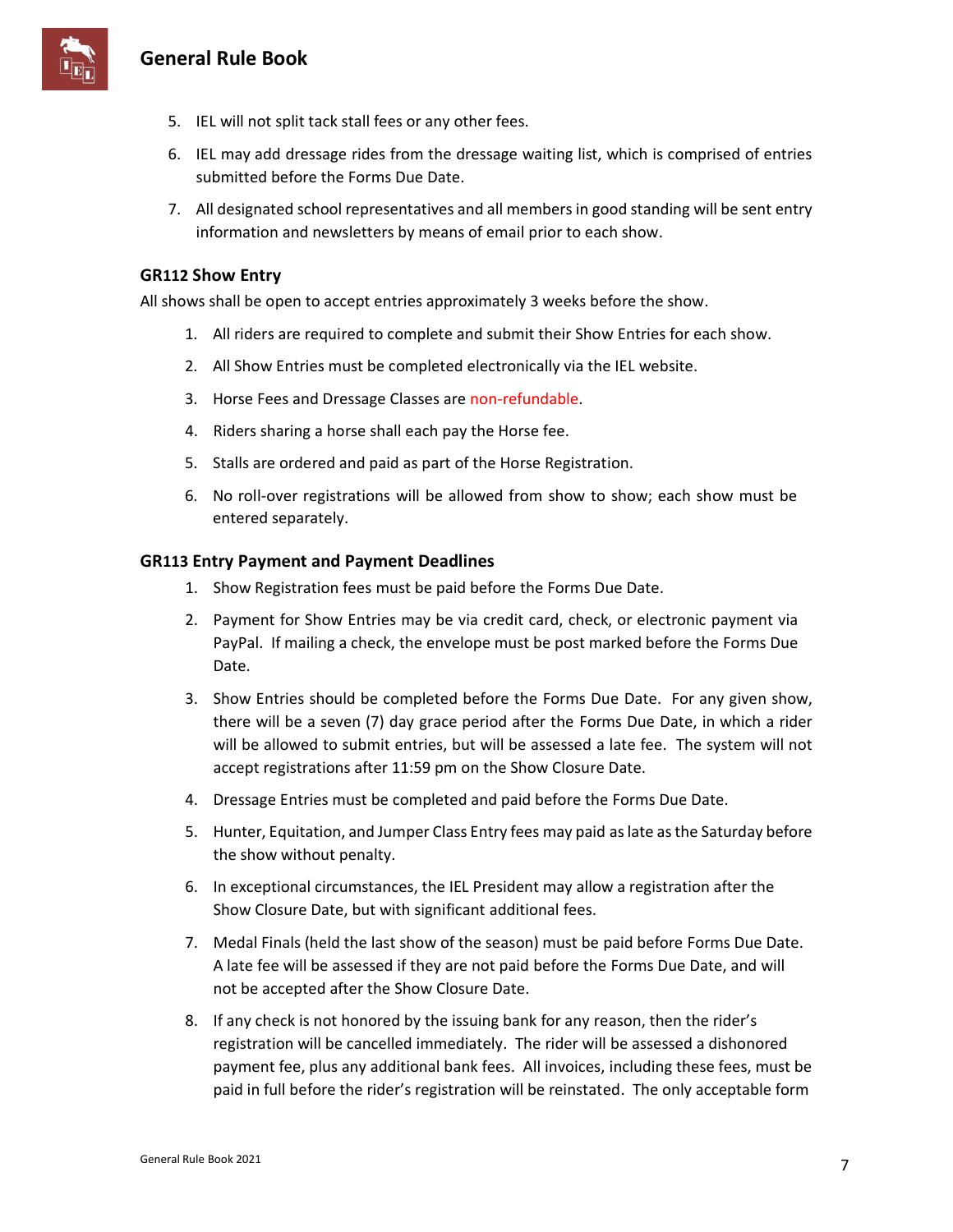

of payment for these fees are credit cards, cash, or electronic payment via PayPal. Checks will not be accepted for this payment.

9. A cancelled electronic payment will be treated as a returned check. The rider's Show Registration will be cancelled immediately. The rider will be assessed a dishonored payment fee, plus any additional bank fees. All invoices, including these fees, must be paid in full before the rider's registration will be reinstated.

# **GR114 Scratching Classes**

- 1. To scratch hunter, equitation, and jumper classes, the rider must contact the show secretary. See GR115- Refund and Carry-Over Policy.
- 2. To scratch a dressage class, the rider must contact the show secretary by noon the day before the scheduled show. Please note, dressage class fees are not refundable under any circumstances.

# **GR115 Refund and Carry-Over Policy**

- 1. **Membership Fees** Membership fees are non-refundable.
- 2. **School Membership Fees** School membership fees are refunded at the discretion of the IEL Board of Directors. For schools purchasing insurance through IEL, the insurance fee in non-refundable.
- 3. **Show Registration Fees** After the Show Closure Date, no portion of the Show Registration Fees (Horse Fee and Stall Fee) will be refunded nor carried over to the next show.
- 4. **Hunter, Equitation, and Jumper Classes** If a rider scratches a hunter, equitation, or jumper class by midnight the Saturday before the show, then the class fees can be carried over to the next show. If a class is scratched after midnight the Saturday before the show or during the show, no refunds are given.
- 5. **Dressage Classes** Dressage class fees are not refundable at any time.
- 6. **Stalls** For cancelled stall orders, stall fees can be refunded or carried over to the next show until the Show Closure Date. After the Show Closure Date, stalls fees will not be refunded. This includes tack stalls.
- 7. **Injured Riders and Horses** If a refund is requested due to an injury of either the horse or the rider, the rider must submit proof of the injury to the Board of Directors of IEL. The proof will be either a letter from the physician (in the case of the rider) or the veterinarian (in the case of the horse). Refunds are not automatic and are reviewed by IEL on a case-by-case basis.
- 8. **Money on Account** Money on account cannot be carried over to the next season, and will be refunded after the conclusion of the IEL season.
- 9. **Banquet Tickets** Banquet tickets can be cancelled and refunds given up until Wednesday at noon on the week before the banquet.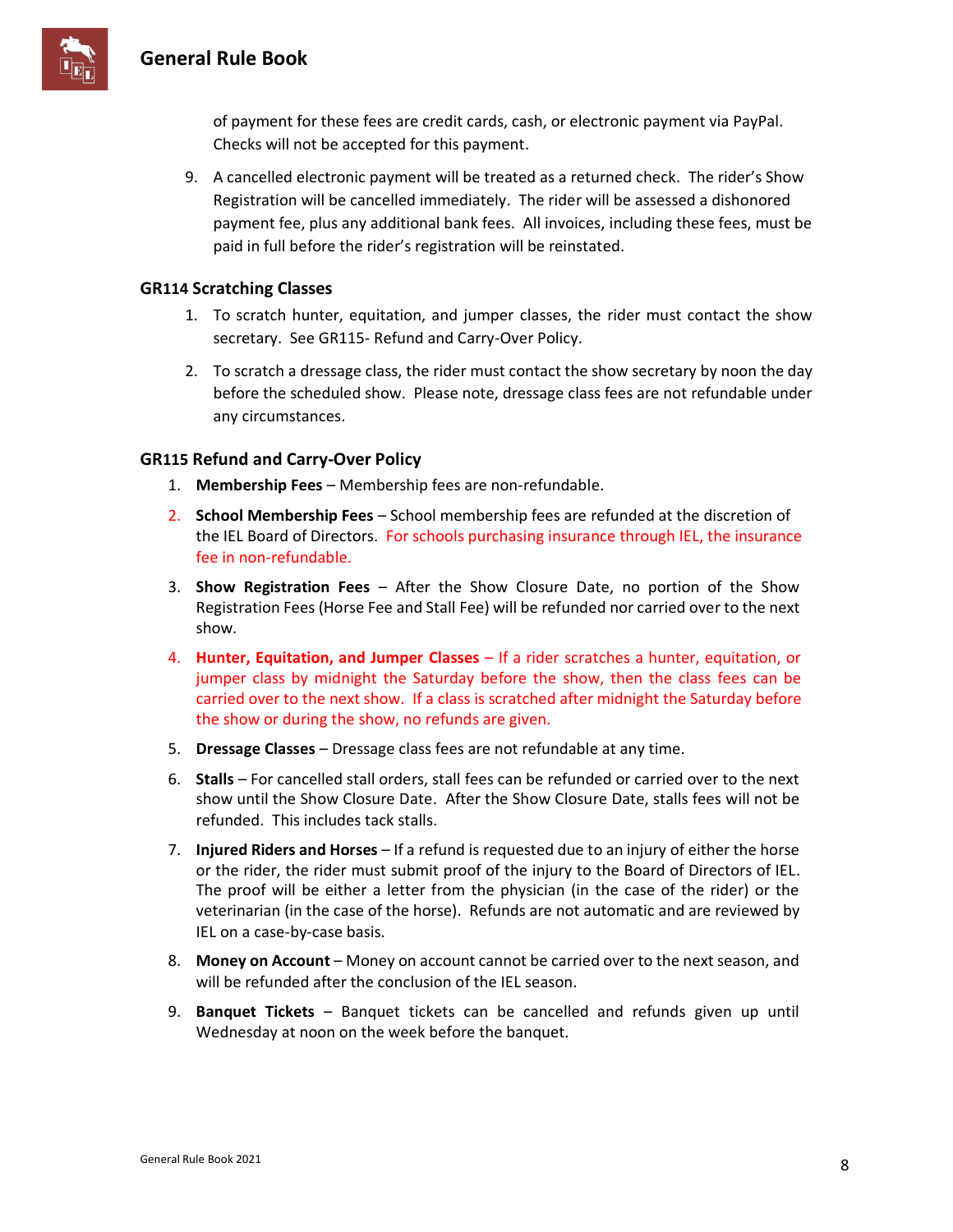# **GR116 Penalty Fees and Fines**

- 1. **Show Entry Late Fee** All Show Entries received on or after the Forms Due Date but before the Show Closure Date will be assessed a \$75 Show Entry Late Fee. A time stamp after 11:59 pm on the Forms Due Date will be considered late.
- 2. **Medal Registration Late Fee** Medal Final payments received on or after the Forms Due Date will be assessed a \$75 Medal Registration Late Fee. A time stamp after 11:59 pm on the Forms Due Date will be considered late.
- 3. **Exceptional Show Entry Late Fee** Exceptionally late registrations (after 11:59 pm on the Show Closure Date) that are authorized by the IEL President will be assessed a \$150 Exceptional Show Entry Late Fee. The rider must also be issued a new IEL number, and the points for this show will not be combined with other points earned at previous shows. The rider my then choose which IEL number to use for subsequent shows.
- 4. **Dishonored Payment Fee** Riders will be assessed \$50 for any dishonored payment, in addition to other fees, including any fees levied by any involved banks.
- 5. **Class Violation Fine** If a rider competes in a class for which he/she has not previously entered and paid, he/she will be charged a penalty fine of \$10 for each such class, and will be disqualified from that class, meaning that no ribbons and no points will be awarded for such classes.
- 6. **Stall Violation Fine** Any rider or trainer who places a horse in a stall that is not reserved for that horse shall be subject to a fine of up to \$500.

# **Chapter GR4 – Show Grounds**

# **GR117 Helmet Rule**

All exhibitors are required to wear properly fastened protective headgear which meets or exceeds ASTM/SEI standards while mounted anywhere on the competition grounds. It must be properly fitted with harness secured. Any rider violating this rule at any time must immediately be prohibited from further riding until such headgear is properly in place.

# **GR118 Safety Vest**

Any exhibitor may wear a protective vest either body protecting or inflatable, specifically designed for use in equestrian sport in any division or class without penalty from the judge.

# **GR119 Safety Rule**

At any time, if a rider seems to be out of control or is a hazard to other riders, the steward or judge may ask the rider to withdraw from the show.

# **GR120 Tent Rule**

Tents must be erected prior to the start of the show and cannot be erected during a competition or at any time a rider is in the ring, which includes warm up rides.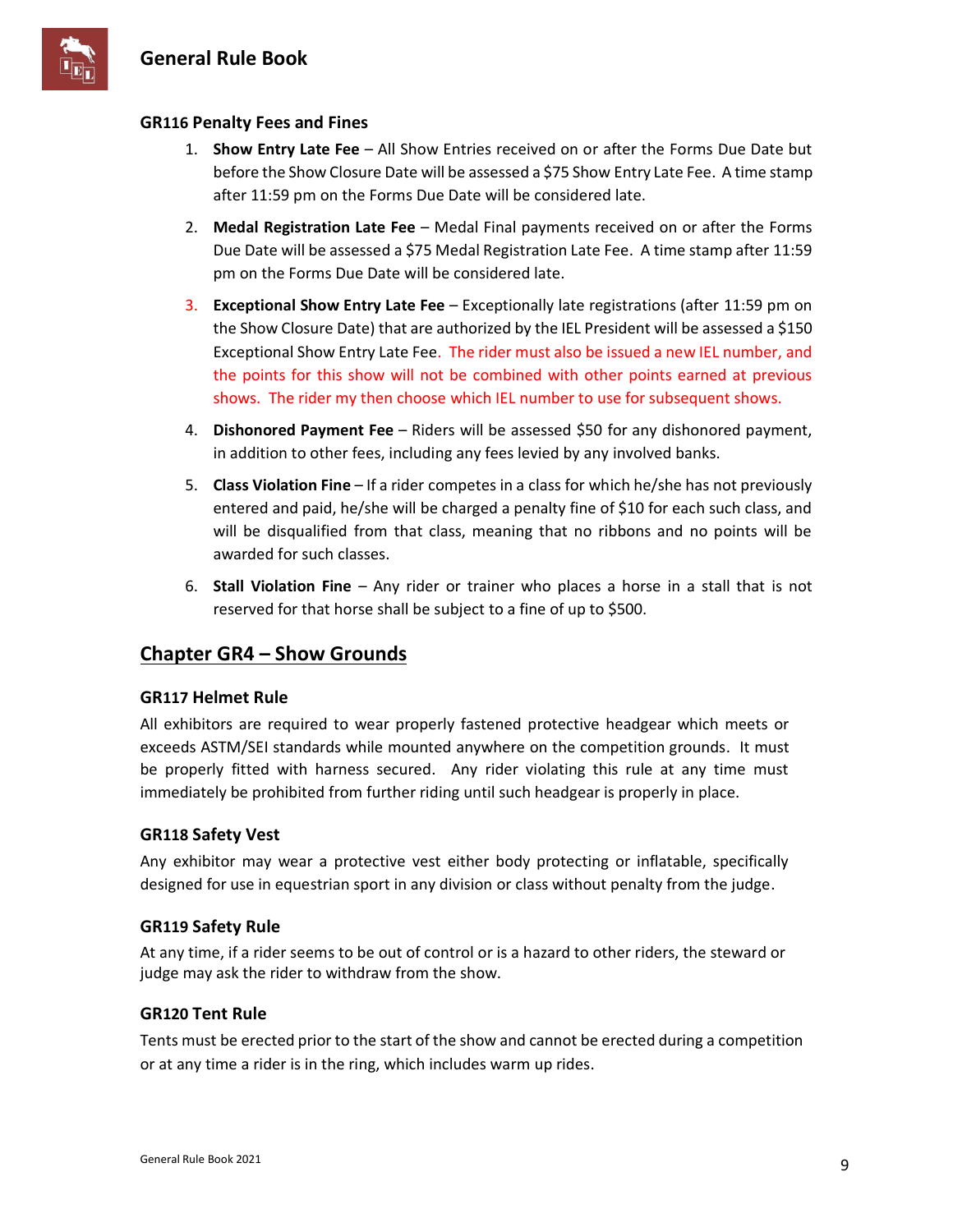

Any school that puts up a tent, i.e., an E-Z UP®, must have a person in attendance on the show grounds at all times that has the ability to take down the tent upon request or announcement. If IEL management requests that a tent be taken down, or if an announcement is made that tents are to be lowered or taken down, the school must comply with the request or announcement immediately. If the tent remains standing after such a request or announcement, or if IEL personnel must take down the tent, the school will not be allowed to have a tent at the following show. If a school is in violation a second time during a season, the school will not be allowed to erect a tent for the following two shows; any such ban will carry over to the following season until complete.

#### **GR121 Dog Rule**

No dogs are allowed on show grounds during IEL shows. It is the responsibility of the rider, the rider's family and the rider's trainer to inform guests of this ban. If a dog is discovered on the show grounds, the rider with whom that dog is associated will be disqualified from the show.

#### **GR122 Trailer Parking Rule**

There will be no parking and leaving of trailers in the middle aisles of the temporary barns. Doing so may incur a fine.

#### **GR123 Alcohol Rule**

Consuming alcoholic beverages at the IEL horse shows is strictly prohibited. Please report any activity regarding alcohol to the horse show office.

#### **GR124 CDFA Drug Rule**

The primary goals of IEL are to support and develop student equestrian athletes, to encourage knowledge of horsemanship and to promote good sportsmanship and team work in a fair and friendly competition. Because of this mission, IEL strongly supports the Equine Medication Monitoring Program administered by the California Drug and Food Administration. IEL will follow the rules as prescribed by the California Drug and Food Administration on drug use in all competing horses/ponies at an IEL horse show. We encourage all IEL riders, trainers and parents to go to the CDFA website to learn more. (http://www.cdfa.ca.gov/ahfss/Animal\_Health/emmp/) In accordance with CDFA procedure there may be random drug testing administered by CDFA employees at any or all IEL horse shows. If any horse/pony is found to have a positive result from this testing, the CDFA will contact the owner and trainer of said horse/pony for further investigation. At the conclusion of that investigation, IEL will be notified by the CDFA if the CDFA finds that a violation of the CDFA rules has occurred. If IEL is notified that a horse/pony has been found by the CDFA to be in violation of the California Medication Rule, the rider of that horse will forfeit all points accumulated at the IEL horseshow where the sample was collected. IEL will not conduct any independent investigation and will rely exclusively on the findings of the CDFA.

#### **GR125 Equine Vaccination Rule**

For all IEL competitions, horses entering the grounds for the show must be accompanied by documentation of Equine Influenza Virus and Equine Herpes Virus (Rhinopneumonitis) vaccinations within six months of each show.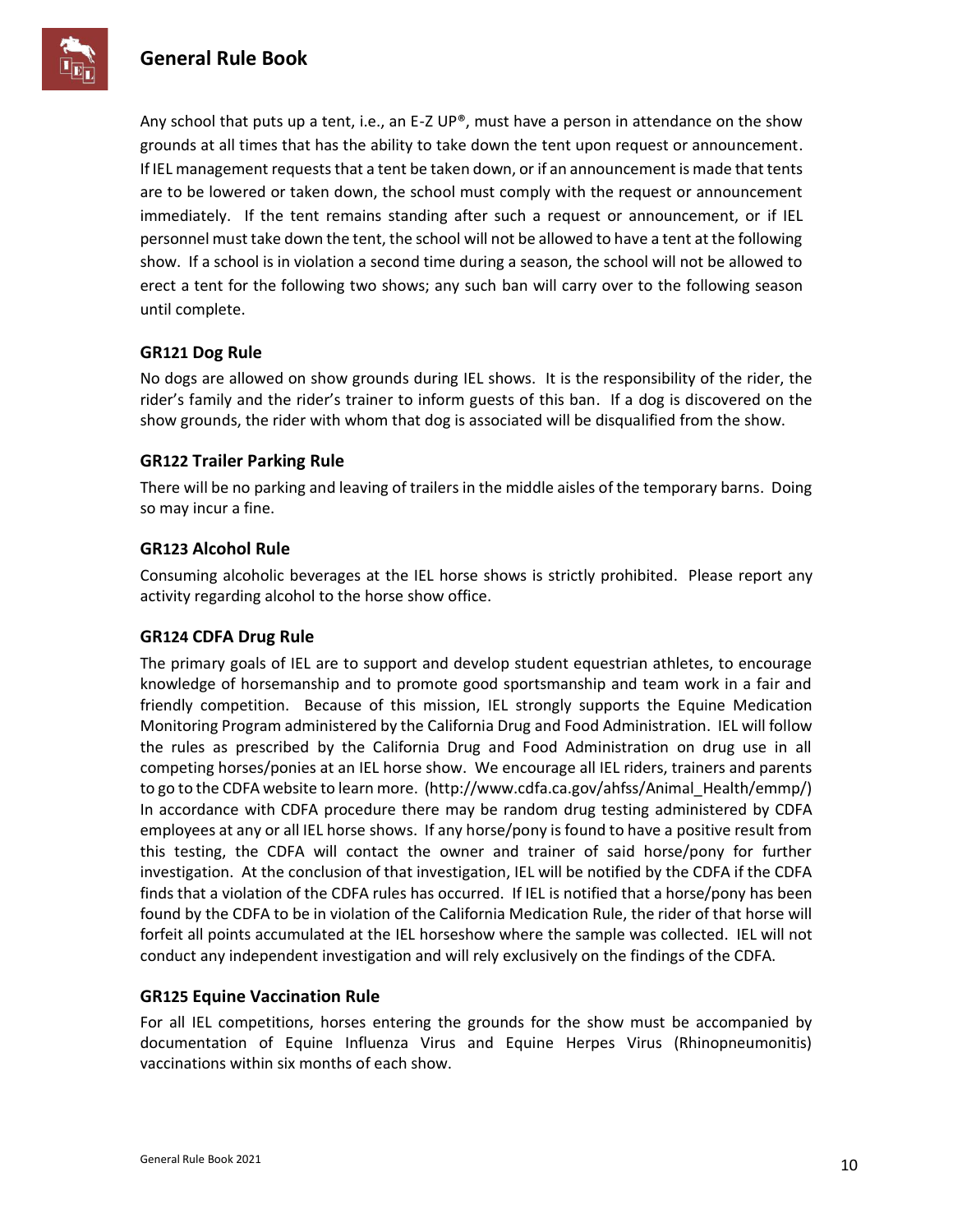

IEL follows the USEF Rule with respect to equine vaccinations. IEL will randomly check for documentation showing proof of vaccinations.

Horses not in compliance with this rule may be required to leave the IEL competition grounds upon the request of the IEL Board. For horses, not in compliance with this rule, the IEL Board shall also have the discretion to take any other action necessary to enforce and ensure compliance with this rule, including but not limited to, requiring that a rider and/or a rider's school forfeit certain points accumulated at any IEL show.

# **GR126 Honoring Disciplinary Action Taken by USEF**

IEL will honor any USEF suspension, order or any other disciplinary action against a horse, Exhibitor and/or Trainer.

# **GR127 Schooling Rules**

Schooling will be permitted in designated areas only. The word schooling includes but is not limited to riding, lunging, leading, and exercising. In accordance with California State Law, poling and/or the use of offsets will not be permitted. Violations of schooling regulations may be considered cause for fines and/or elimination.

Official schooling the day before the show shall be posted on the IEL website as soon as the hours are known. Riding outside of these time constraints is done so at the risk of the rider and trainer.

Jumping is allowed in the show rings the day before the show. However, no jumping is permitted as part of the warmup in the show rings on the morning of the show; it is only permitted in the warmup rings.

# **GR128 Stallions**

Stallions are barred from IEL shows.

# **GR129 Competition Officials**

Present at all competitions shall be:

- 1. Manager
- 2. USEF registered judges
- 3. USEF registered steward
- 4. Course designer
- 5. Announcers
- 6. A member of the IEL Rules Committee to act as an additional steward or technical delegate
- 7. EMT (Emergency Medical Technician)
- 8. Farrier
- 9. Veterinarian (on call)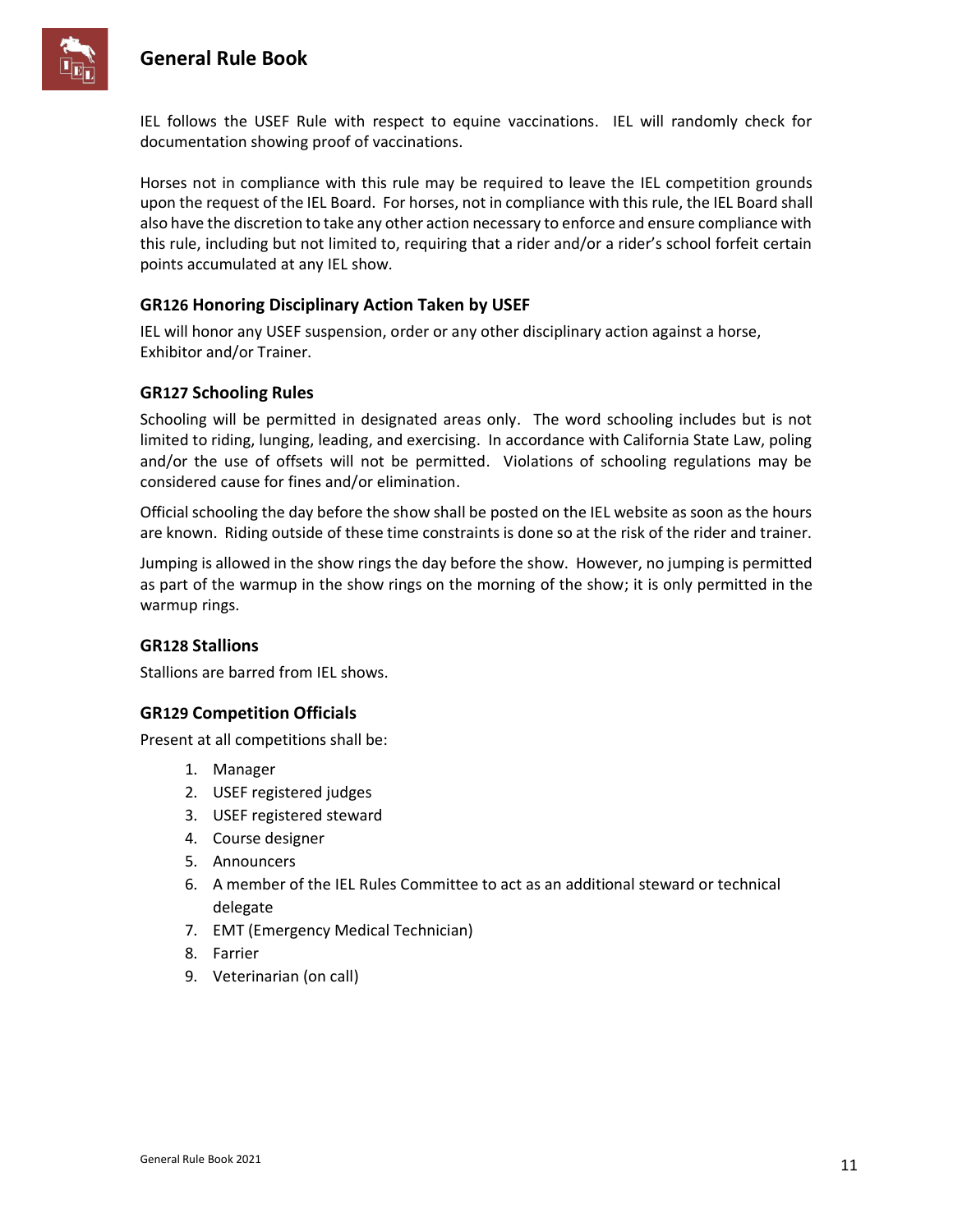



The show steward is responsible for enforcing the IEL rules. The show steward has the right to dismiss any rider, trainer, parent, or observer found to be in violation of these rules.

The show steward will settle all contested classes which cannot be resolved with the judge.

The decision of the show steward is final.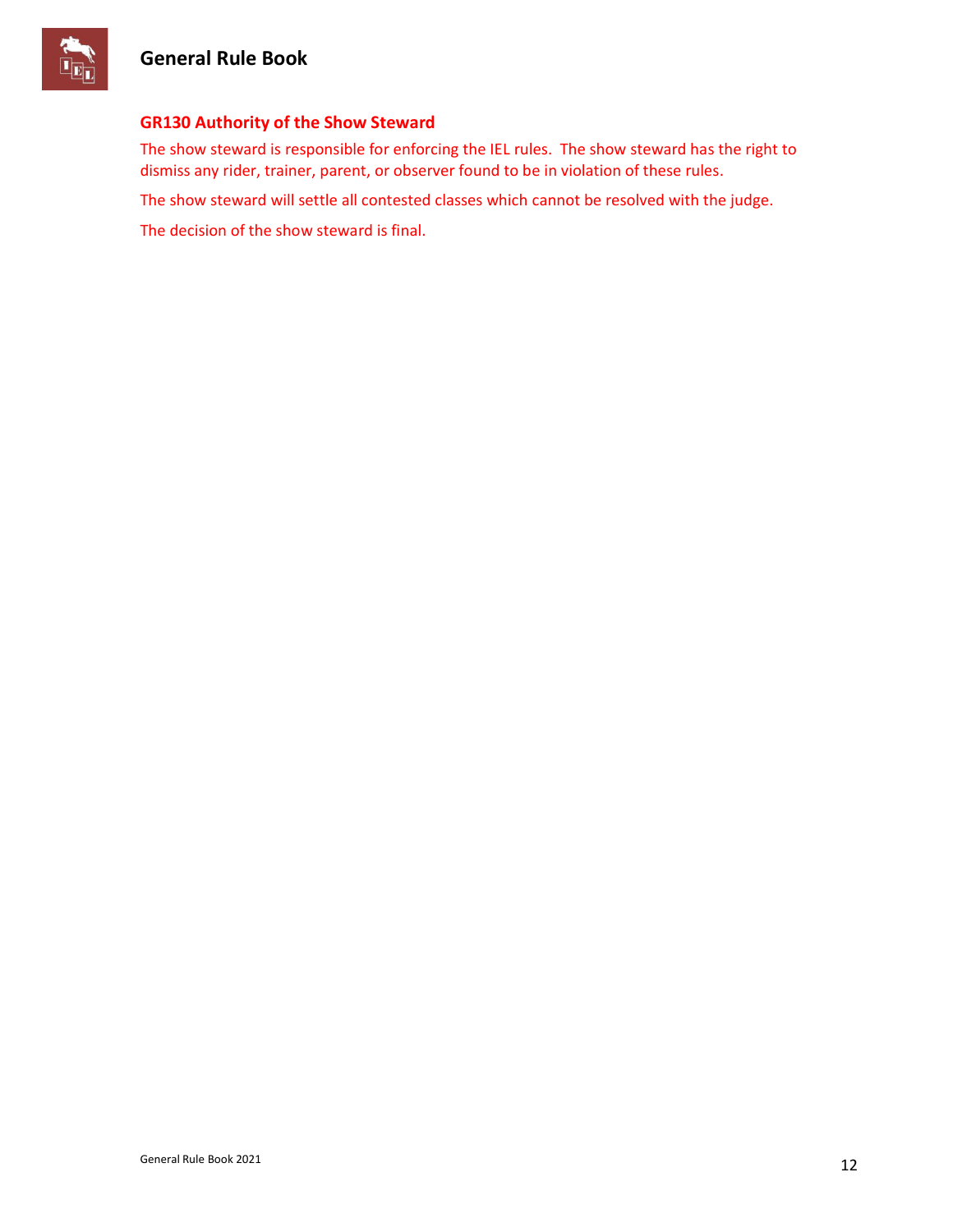

# **Chapter GR5 – Ribbons, Trophies, and Points**

# **GR131 Ribbons and Points**

1. Ribbons shall be awarded to  $1^{st}$  through  $12^{th}$  place. Points shall be awarded for all classes as follows:

> $1^\text{st}$  – 16 points 2<sup>nd</sup> – 12 points 3<sup>rd</sup> – 10 points 4<sup>th</sup> – 9 points 5<sup>th</sup> – 8 points 6<sup>th</sup> – 7 points 7<sup>th</sup> – 6 points 8<sup>th</sup> – 5 points 9<sup>th</sup> – 4 points 10<sup>th</sup> – 3 points  $11^{\text{th}}$  – 2 points 12<sup>th</sup> – 1 point

In the event of a tie, each rider so tied will be awarded the points earned for the rider's placement (ribbon) in that class; riders which place below the tied riders will be placed in relation to the number of riders receiving points. For example, with a three-way tie for 8th place, all three riders receiving an 8th place will receive 5 points; two more riders will be pinned for 11th and 12th place, respectively.

- 2. Only the top two riders' scores from each class, regardless of whether the class has been split into two (or more) groups, will be counted for Team and Overall school totals.
- 3. A rider showing in a class for which he or she is ineligible shall forfeit any points, ribbons and trophies won in such class.
- 4. A rider who has won the Novice High Point Award (for the previous year, is not eligible to win the award again. If the rider continues to compete at the Novice level for hunters, equitation, and dressage, the rider will continue to earn points for his/her school but not individual points.

# **GR132 Dressage Points**

Points accrued in dressage will count towards season-end awards such as high point overall school and individual awards. The points will be broken down systematically so that they may cross over to be combined with hunter/jumper points in an orderly manner. The points will break down as follows:

Training Level Tests will count towards Novice school and individual awards.

First Level Tests will count towards Freshman school and individual awards.

Second Level Tests will count towards Junior Varsity school and individual awards.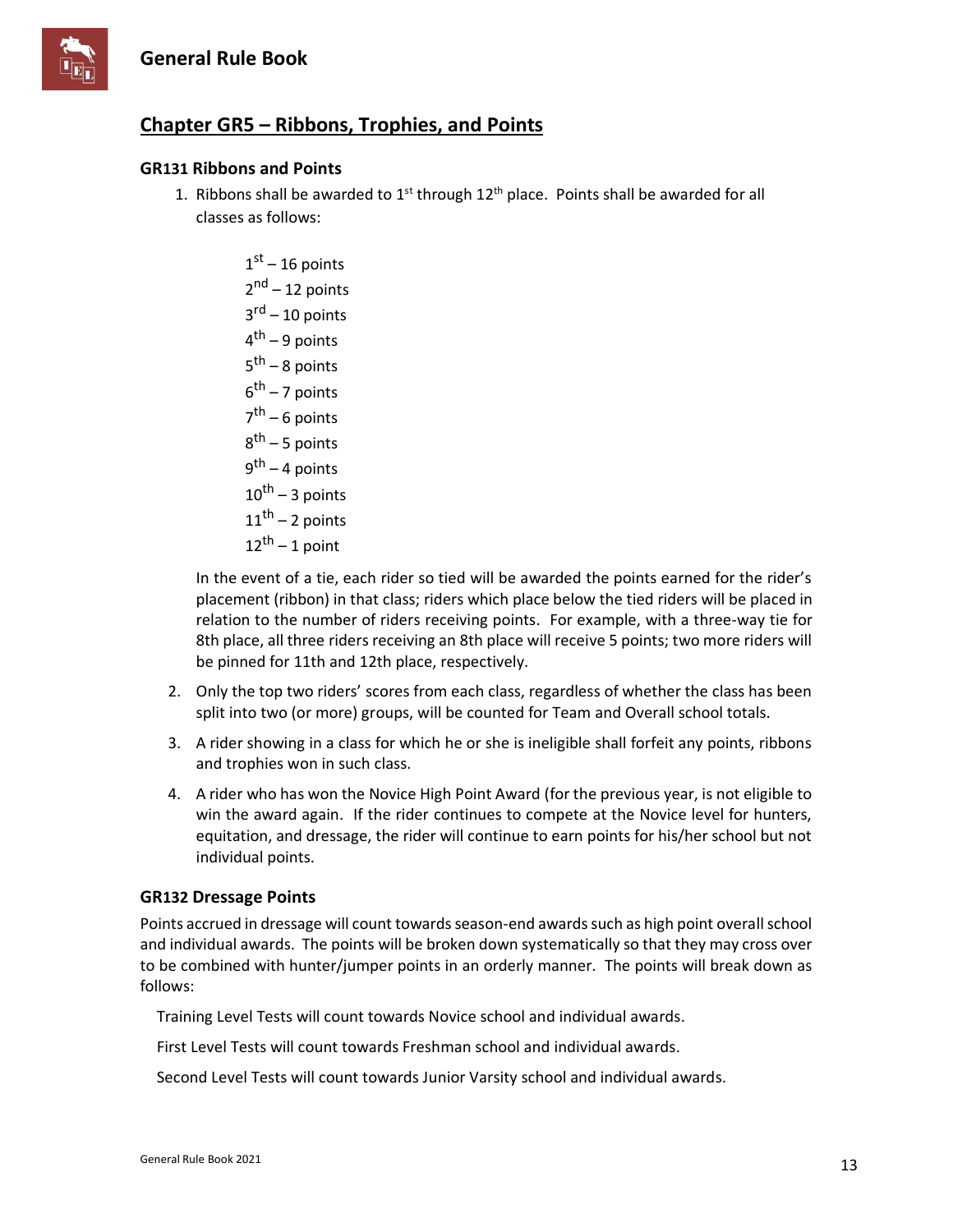



Third Level Tests and Fourth Level Tests will count towards Varsity school and individual awards.

# **GR133 Splitting of Classes and Ribbons**

Over fences classes with more than 40 riders entered, or at management's discretion, will be split and awarded two sets of awards and points. Flat classes will be split into groups of 16 for less. Medal classes will not be split.

# **GR134 Posting of Points**

Points will be posted on the IEL web site (www.theiel.org); it is the responsibility of each rider and Team Representative to review the rider's and team's points. Questions should be sent to the Show Secretary within one week of the points being posted. All results will be deemed final two weeks after the points are posted on the website.

The IEL Board reserves the right, in its sole discretion, to correct any errors in points or awards at any time to preserve the spirit of fair and friendly competition.

# **GR135 Combining Points at Multiple Levels.**

- 1. If for any reason, a rider changes divisions in a manner consistent with these rules for hunter, jumper, equitation and/or dressage classes during the course of the season, the points earned in the original division will remain in that division for both individual and school points; and will not be combined with any points earned in the new division. The points from the different divisions will not be combined for the purpose of determining overall high points awards for the season.
- 2. If a rider, pursuant to these rules, competes in a different division for one or more dressage classes than the division the rider is entered in for hunter/ jumper/equitation classes, the points earned in each division will remain in each such division for both individual and school points, and the points from the different divisions will only be combined for the purpose of consideration for the overall high points awards, both for the show and for the season overall.

# **GR136 Breaking Ties for Champion/Reserve Champion**

In the event of a tie for champion between two or more riders within a Division (i.e. hunter, equitation, etc.), the tie shall be broken by, and the championship awarded to, the rider who has accrued the most points in the following designated classes:

Hunters - Handy Hunter: Novice Class #112, Freshman Class #212, JV Class #312 and Varsity Class #412

Equitation - Over Fences: Novice Class #121, Freshman Class #221, JV Class #321 and Varsity Class #421

Freshman Jumpers: Class #232–Table IV, Sec. 2(b)

Junior Varsity Jumpers: Class #332 –Table II, Sec. 2(b)

Varsity Jumpers: Class #432–Table II, Sec. 1

In case of a tie for overall Division champion or reserve champion, it shall remain a tie.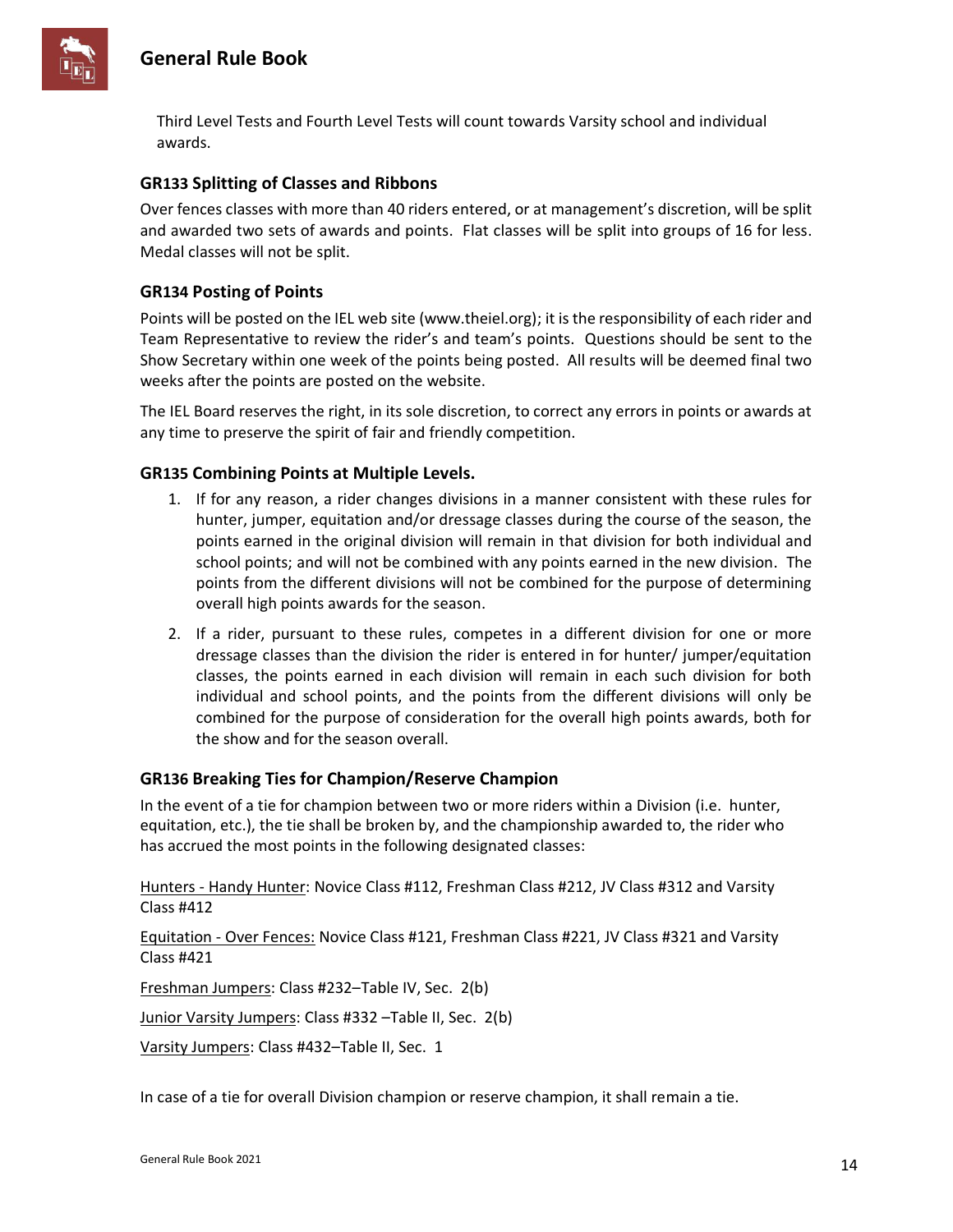

# **GR137 Per-Show Individual Rider Awards**

Champion and reserve champion ribbons will be awarded to individual riders who earn the highest total scores:

#### **Dressage:**

- Overall highest dressage scores of the show
- Fourth Level
- Third Level
- Second Level
- First Level
- Training Level

#### **Equitation:**

- Overall high score equitation rider
- Varsity
- Junior Varsity
- Freshman
- Novice

#### **Hunter:**

- Overall high score hunter rider
- Varsity
- Junior Varsity
- Freshman
- Novice

#### **Jumper:**

- Overall high score humper rider
- Varsity
- Junior Varsity
- Freshman

# **Division Overall High-Point Riders:**

- Varsity
- Junior Varsity
- Freshman
- Novice

# **GR138 Medal Awards**

Medal awards do not earn any points toward high-point individual rider awards. Medal awards also do not earn any points toward any team awards.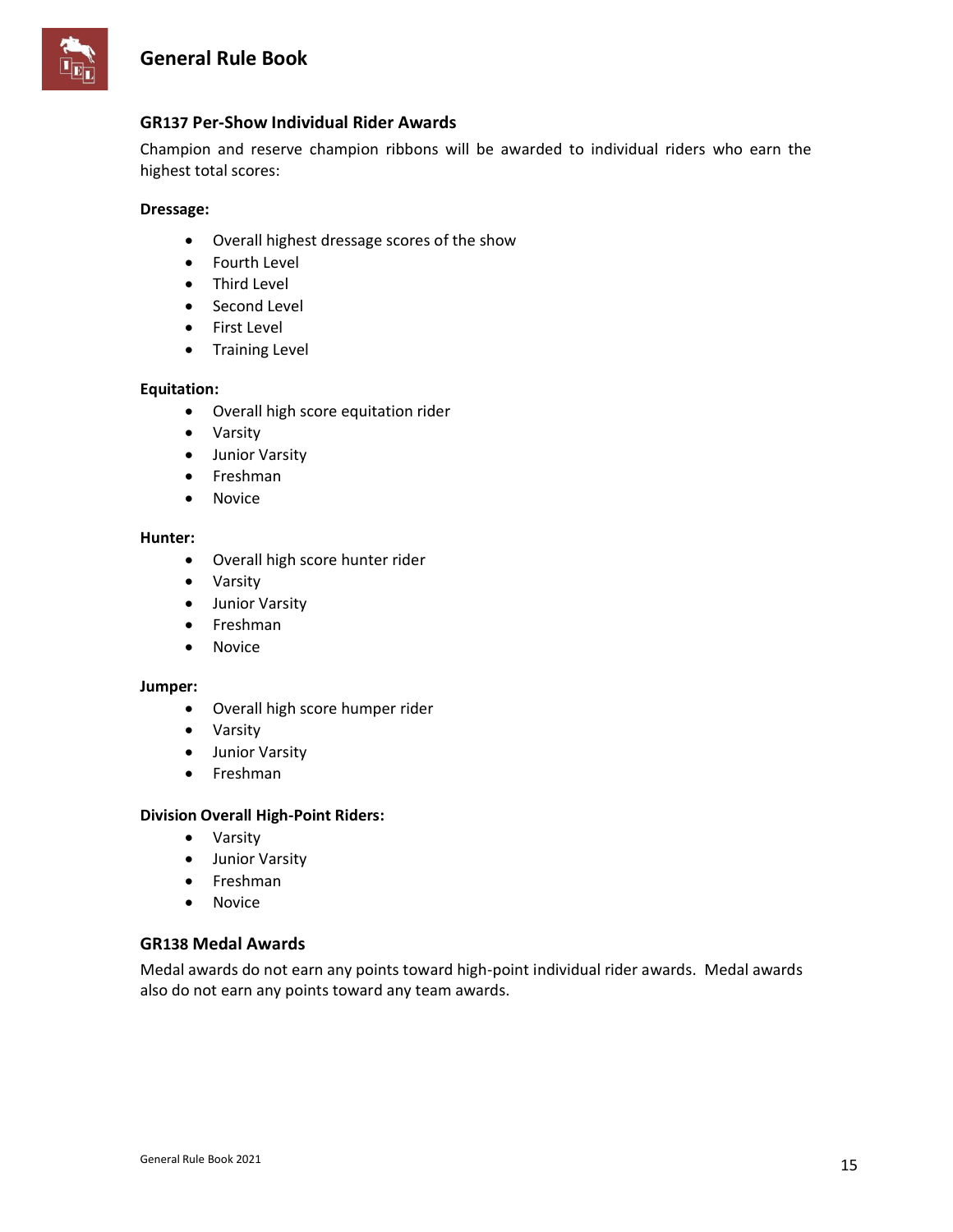



Ribbons will be awarded to individual riders at the end of the season, based on total points earned, for the following.

If a perpetual trophy is awarded, it must be signed for at the time of awarding, with a guarantee of return or replacement. **It is up to the individual winning the perpetual trophy to have the trophy engraved.**

- Champion and reserve-champion overall Hunter rider
- Champion and reserve-champion overall Equitation rider
- Champion and reserve-champion overall Jumper rider
- Champion and reserve-champion overall Dressage rider
- $\bullet$  $1<sup>st</sup>$  place through  $4<sup>th</sup>$  place Varsity Hunter rider
- $\bullet$  1<sup>st</sup> place through 4<sup>th</sup> place Varsity Equitation rider
- 1<sup>st</sup> place through 4<sup>th</sup> place Varsity Jumper rider
- $\bullet$  1<sup>st</sup> place through 4<sup>th</sup> place Third Level Dressage rider
- 1<sup>st</sup> place through 4<sup>th</sup> place Fourth Level Dressage rider
- Champion and reserve-champion High-point Varsity Rider
- $\bullet$  1<sup>st</sup> place through 4<sup>th</sup> place Junior Varsity Hunter rider
- 1<sup>st</sup> place through 4<sup>th</sup> place Junior Varsity Equitation rider
- $\bullet$  1<sup>st</sup> place through 4<sup>th</sup> place Junior Varsity Jumper rider
- $\bullet$  1<sup>st</sup> place through 4<sup>th</sup> place Second Level Dressage rider
- Champion and reserve-champion High-point Junior Varsity Rider
- 1<sup>st</sup> place through 4<sup>th</sup> place Freshman Hunter rider
- $\bullet$  1<sup>st</sup> place through 4<sup>th</sup> place Freshman Equitation rider
- $\bullet$  1<sup>st</sup> place through 4<sup>th</sup> place Freshman Jumper rider
- $\bullet$  1<sup>st</sup> place through 4<sup>th</sup> place First Level Dressage rider
- Champion and reserve-champion High-point Freshman Rider
- $\bullet$  $1<sup>st</sup>$  place through  $4<sup>th</sup>$  place Novice Hunter rider
- $\bullet$  1<sup>st</sup> place through 4<sup>th</sup> place Novice Equitation rider
- 1<sup>st</sup> place through 4<sup>th</sup> place Training Level Dressage rider
- Champion and reserve-champion High-point Novice Rider

#### **GR140 Season-End Team Awards**

Ribbons will be awarded to school teams at the end of the season, based on total points earned, for the following. Trophies will be awarded for the champion teams.

If a perpetual trophy is awarded, it must be signed for at the time of awarding, with a guarantee of return or replacement. **It is up to the school winning the perpetual trophy to have the trophy engraved.**

- Champion and reserve-champion overall High Point School Team, calculated by Average Points per Rider, including all team riders
- Champion and reserve-champion overall High Point School Team, calculated using the top 2 riders from each team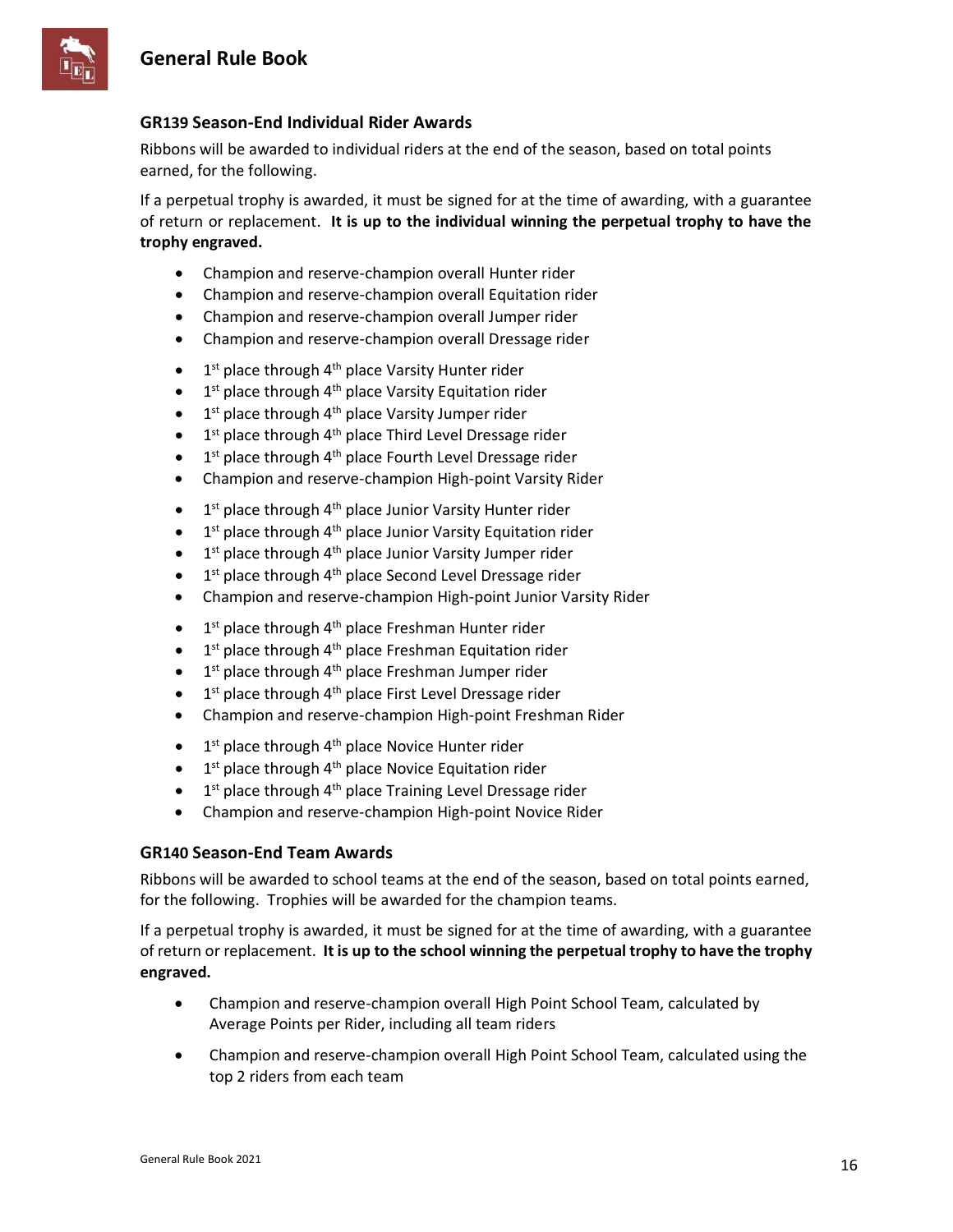

- Champion and reserve-champion Varsity High Point School Team, calculated using the top 2 riders from each team
- Champion and reserve-champion Junior Varsity High Point School Team, calculated using the top 2 riders from each team
- Champion and reserve-champion Freshman High Point School Team, calculated using the top 2 riders from each team
- Champion and reserve-champion Novice High Point School Team, calculated using the top 2 riders from each team

# **GR141 Season-End Trainer Awards**

The IEL will grant awards at the end of the season to the following:

Trainer of the Varsity High-Point Champion & Reserve Champion Trainer of the Junior Varsity High-Point Champion & Reserve Champion Trainer of the Freshman High-Point Champion & Reserve Champion Trainer of the Novice High-Point Champion & Reserve Champion

# **Chapter GR6 - Reporting Problems/Discrepancies/Complaints**

# **GR142 How to Report Problems/Discrepancies/Complaints**

Any member of IEL who feels it appropriate to notify the Board of an alleged problem, discrepancy, or complaint shall do so promptly (i.e., within one week of the alleged incident), either by email (addressed to showsecretary@theiel.org) or by regular mail (addressed to IEL, 11333 Moorpark St. #204, Studio City, CA 91602), together with any and all relevant documentation. The IEL Board will evaluate and notify the complainant in a timely manner of any decision made or action taken. The only exception shall be the reporting of any perceived problems or discrepancies as to points earned at a show by any particular rider or team, which shall be handled as provided for in GR133.

The Judges' scoring sheets will never be shared with the rider, parents, nor trainers.

# **Chapter GR7 – Senior Scholarships**

# **GR143 Rider Eligibility**

Any 12<sup>th</sup> grade rider who is a member in good standing in the League, attends a member school, has competed in the required number of shows during her/his senior year, and meets all of the application requirements is eligible to apply for a year-end IEL senior scholarship.

# **GR144 Board Member Eligibility**

It is the duty of the Board of Directors to award senior scholarships on an annual basis. Any Board member in good standing is eligible to participate in the senior scholarship selection so long as he/she does not have a 12th grade child applying for a senior scholarship.